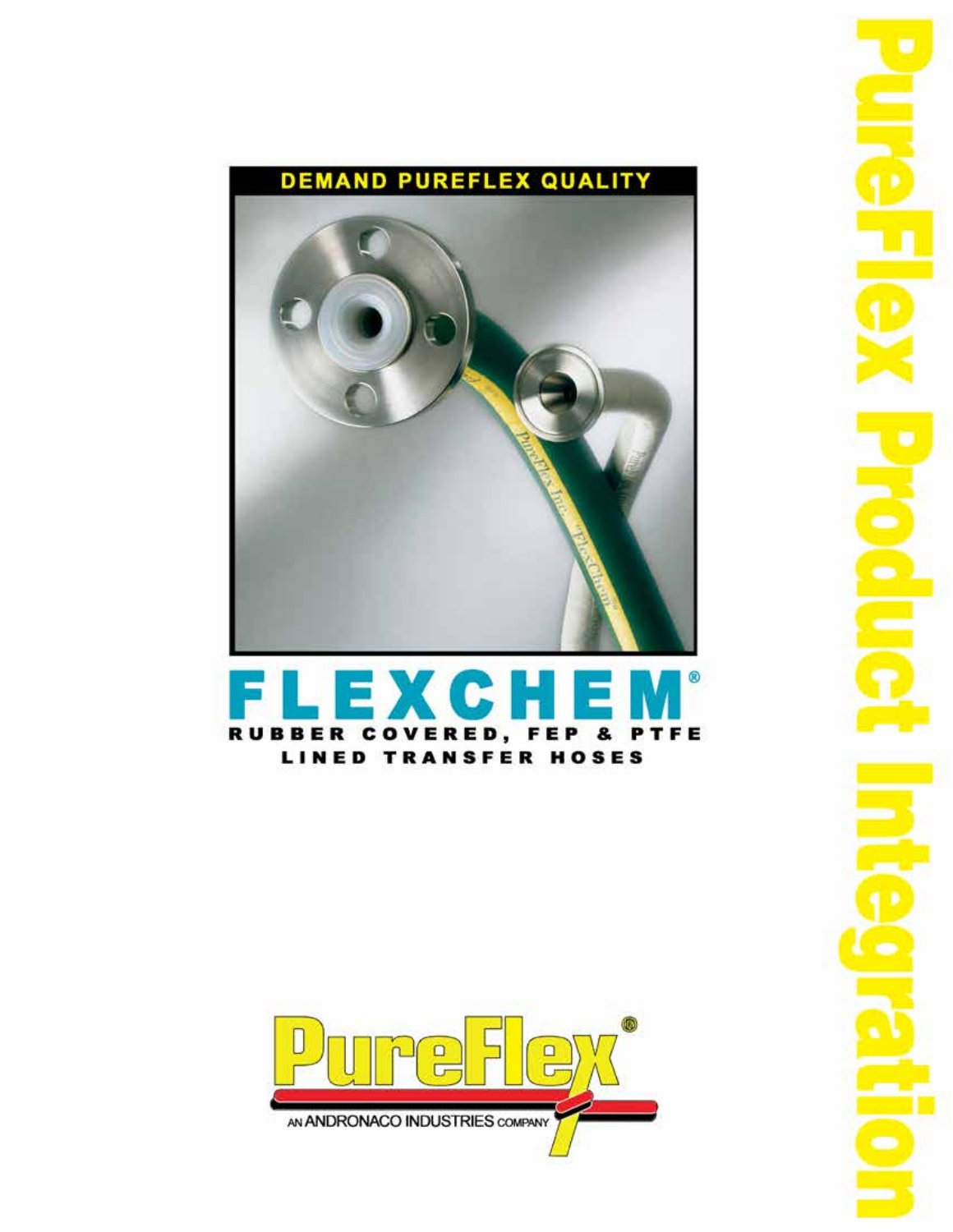#### PUREFLEX INNOVATION

No other company in the industry rivals PureFlex's product integration. Using the most advanced manufacturing techniques, Pure-Flex integrates design, hose and fitting manufacturing, testing and assembly-all under one roof. Add the largest selection of end fittings and it's easy to see why PureFlex is the company of choice for those with demanding transfer processes.

# FLEXCHEM HOSE

FlexChem is one of the industry's most versatile, rubber covered FEP-lined transfer hoses. It is designed for full flow applications that require maximum flexibility, minimum weight high purity.

This smooth bore FEP hose with its EPDM rubber cover is easy to handle and resists abrasion and chemical attack while it facilitates easy cleanability. The smooth, rubber cover makes it easy for operators to safely grip and handle the hose.

Ment Hap Lined war

FlexChem hose incorporates a FEP, smooth bore design which gives it superior flexibility. Through •a proprietary process, the FEP liner is bonded, covered and reinforced with multi-layered rubber, spiral-wound polyester cords and a double helix wire which gives it superior flexibility. Grounding is possible via its internal wires.

This wire helix "back bone" also supports full vacuum service. FlexChem series hose is available in white FEP or a PTFE conductive black liner where electrostatic dissipation is required. To ensure continuous fluid contact with FEP throughout the hose assembly, the FEP liner can be factory flared through: flanges; sanitary fittings; male and female cams.

# **FI FXCHEM ADVANTAGES**

#### Corrosion Resistant. •

FEP & PTFE are fully resistant to the broadest range of industrial chemicals and have a zero corrosion rate and lower life cycle cost.

#### Cleanable.

•

•

•

Non-stick, low porosity tube does not trap bacteria and can be cleaned with steam, detergents, caustics or solvents.

#### Sanitary. •

FDA-approved materials meet or exceed 3A requirements.

## Compatible.

Will not contaminate or impart a taste, color or odor to any media. Flexible.

The most flexible rubber covered hose in the industry. Does not fatigue or stress corrode like metal hose.

#### Durable.

Designed for extended use in hostile environments involving severe chemical, thermal, and mechanical stresses. Does not suffer aging or embrittlement, even with extreme thermal cycling.

#### **SPECIFICATIONS**

| LD.<br>NOMINAL<br>(in) | 0.D.<br><b>NOMINAL</b> | WORKING<br><b>PRESSURE</b><br>(psi) | <b>MIN. BURST</b><br><b>PRESSURE</b><br>(psi) | <b>VACUUM</b><br><b>RATING</b><br>(in. Hg) | <b>MIN. BEND</b><br><b>RADIUS</b><br>(in) | WEIGHT<br><b>PER FOOT</b><br>(lbs) |
|------------------------|------------------------|-------------------------------------|-----------------------------------------------|--------------------------------------------|-------------------------------------------|------------------------------------|
| 1/2                    | 0.95                   | 350                                 | 1400                                          | 29.9                                       | 2.65                                      | 0.34                               |
| 3/4                    | 1.25                   | 350                                 | 1400                                          | 29.9                                       | 3.50                                      | 0.51                               |
| 1                      | 1.55                   | 450                                 | 1800                                          | 29.9                                       | 4.00                                      | 0.72                               |
| $1 - 1/4$              | 1.75                   | 375                                 | 1500                                          | 29.9                                       | 8.50                                      | 0.89                               |
| $1 - 1/2$              | 2.13                   | 350                                 | 1400                                          | 29.9                                       | 10.50                                     | 0.99                               |
| 2                      | 2.68                   | 300                                 | 1200                                          | 29.9                                       | 13.00                                     | 1.38                               |
| 3                      | 3.88                   | 250                                 | 1000                                          | 29.9                                       | 21.00                                     | 2.46                               |
| 4                      | 5.00                   | 175                                 | 700                                           | 29.9                                       | 39.00                                     | 3.50                               |
| 6                      | 7.13                   | 100                                 | 400                                           | 29.9                                       | 58.00                                     | 4.75                               |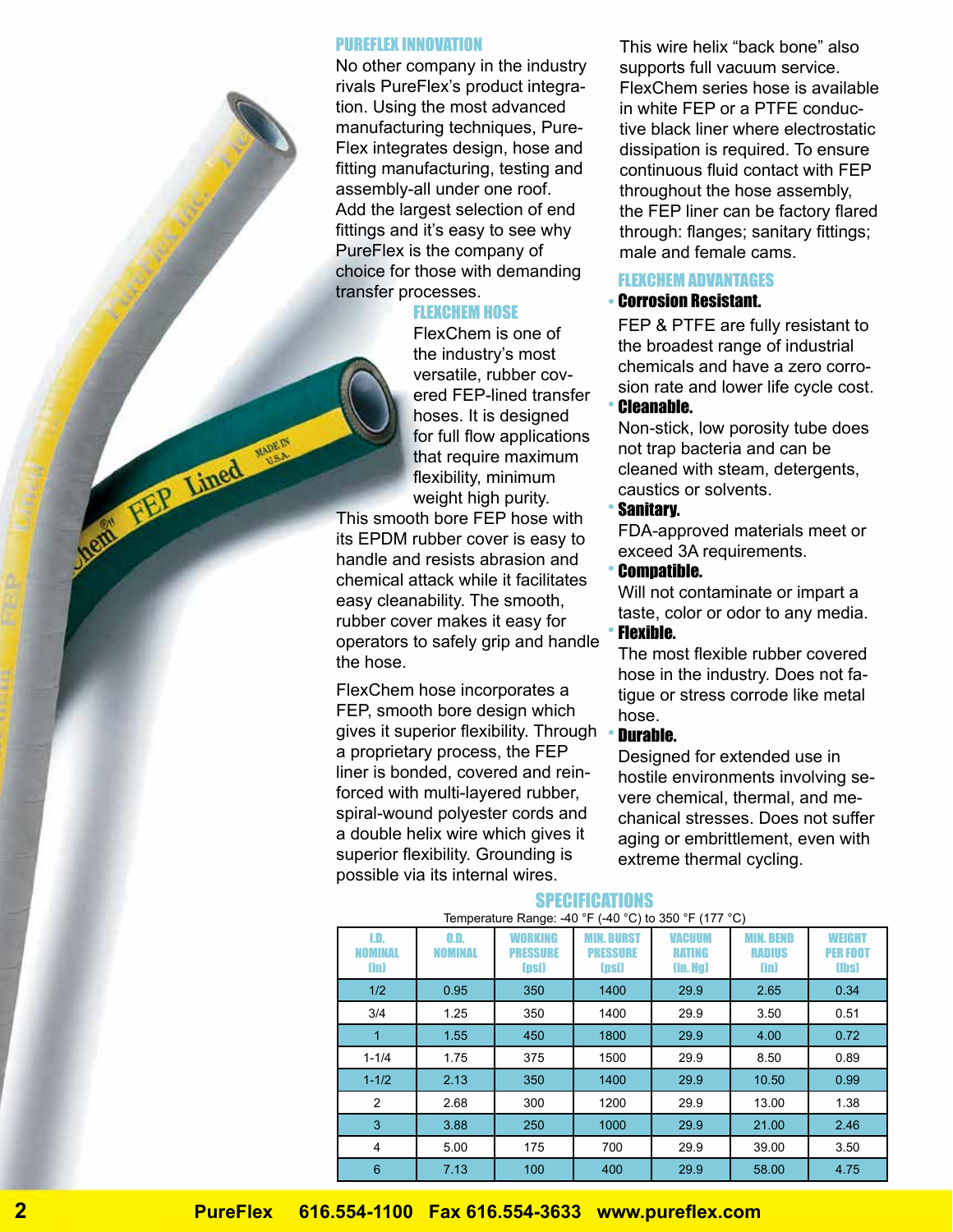



#### HOSE END CONNECTIONS

Over 40 standard fitting styles are manufactured including: flanged, sanitary, JIC, NPT and Cam Lock. All fittings feature PureFlex's exclusive high performance barb design (see page 5).

## SURFACE FINISHES

Ultra smooth internal surface finishes meet or exceed Pharmacopoeia Class VI, FDA. USDA and 3A standards. FLARE-THRU

The thick, FEP tube can be passed through the end fitting and flared radially outward against the sealing face of the following fittings: **7** Sanitary **8** Flanged **9** Female

Cam, and Male Cam (not picture.)

#### HOSE COVER OPTIONS

#### SCUFF SLEEVE **1**

Protects hose exterior from damage when dragged over rough surfaces.

# 2 FIRE SLEEVE

Protects hose from extreme exterior temperatures. Used for insulating hose. Protects personnel who handle the hose from extreme interior temperatures.

# **3** POLYOLEFIN

Provides a smooth, cleanable covering over braided hose.

# ARMOR GUARD **4**

Protects hose from kinking by not allowing handler to exceed the bend radius.

# **5** SPRING GUARD

Provides kink resistance and protects hose exterior from scuffing and damage when dragged over rough surfaces.

# HDPE ARMOR **6**

Provides kink and wear protection during rough handling. Available in (8) colors for color coding and is the only protective cover that can be insttalled on an existing assembly.<br>Existing and car Cheni F. E.P.

**SP** 

**9**

**8** 

**7**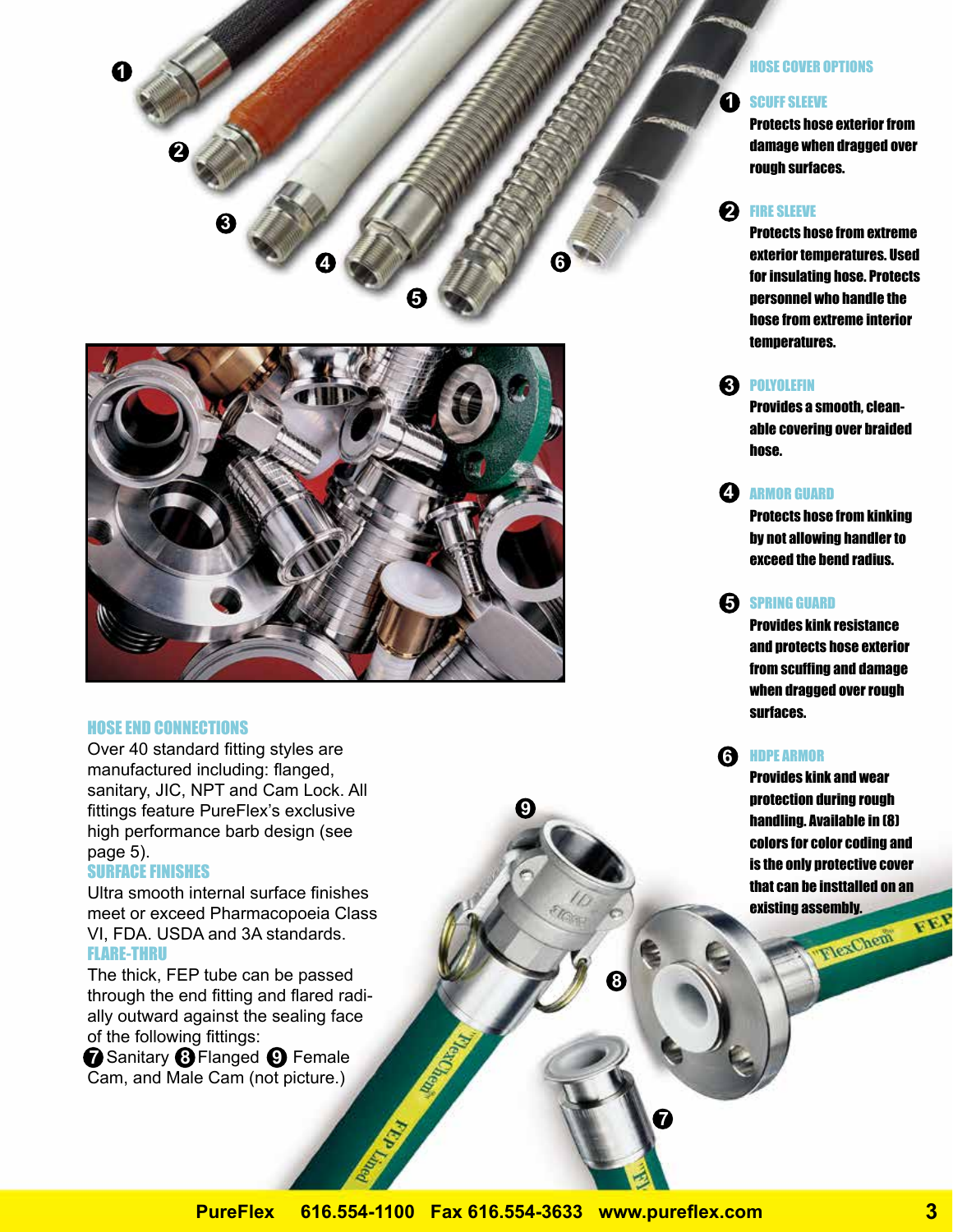#### FITTINGS

PureFlex fittings and collars are manufactured specifically for plastic lined hoses. Applying the highest quality standards, they are designed for compatability with most manufacturers' true-bore plastic hoses including smooth bore, concoluted, cuffed and rubber-covered plastic lined.

In addition, PureFlex has designed and manufactured the most diverse fitting and collar selection in the industry.

## **All fitting styles may not be available for all hose types.**

# **FITTING MATERIALS**

A wide range of fitting materials include carbon steel. **304 S.S., 316 S.S., Monel<sup>®</sup>,** Hastelloy<sup>®</sup>, solid Kynar<sup>®</sup> (PVDF), or solid polypropylene. Other materials available upon request.

To achieve maximum plastic hose performance, specify PureFlex encapsulated fittings available in PFA. Advantages include zero corrosion rates and lower lifecycle costs.

# Figure 11.8 and Materials and Hast (PVI) and Materials and Hast (PVI) and Materials and Hast (PVI) and Materials costs and Hast costs and Hast costs and Hast costs and Hast costs and Hast costs and Hast costs and Hast cost **Example 19**<br>Figure 19<br>
In add most using the compact that compare<br>
In add most select and signe<br> **All fittings**<br>
A wide that avail that avail that avail that avail that avail that avail<br>
To accept these<br>
To accept these<br>

#### THREADED FITTINGS **CAM LOCK**



**STYLE 03** Male Pipe NPT Hex





STYLE O6 Female Pipe NPT





**STYLE 33 Male Union** (NPT)



STYLE 37 Female Swivel NPSH



Seal



**STYLE 07 Female** CAM Lock 'D'



**STYLE 27** Female CAM Lock 'D' (PFA



STYLE 36 Female Union STYLE 28 Male CAM Lock 'E' (PFA Encapsulated)





STYLE 08 Male CAM Lock 'E'



**STYLE 20 Male Flange**  Adapter (PFA Encapsulated)



JIC Adapter with PTFE **STYLE 21** Female Flange **STYLE 02** CAM Spool Adapter



 Adapter (PFA Encapsulated)

**STYLE 22 CAM Spool**  Adapter (PFA Encapsulated)





**4 PureFlex 616.554-1100 Fax 616.554-3633 www.pureflex.com**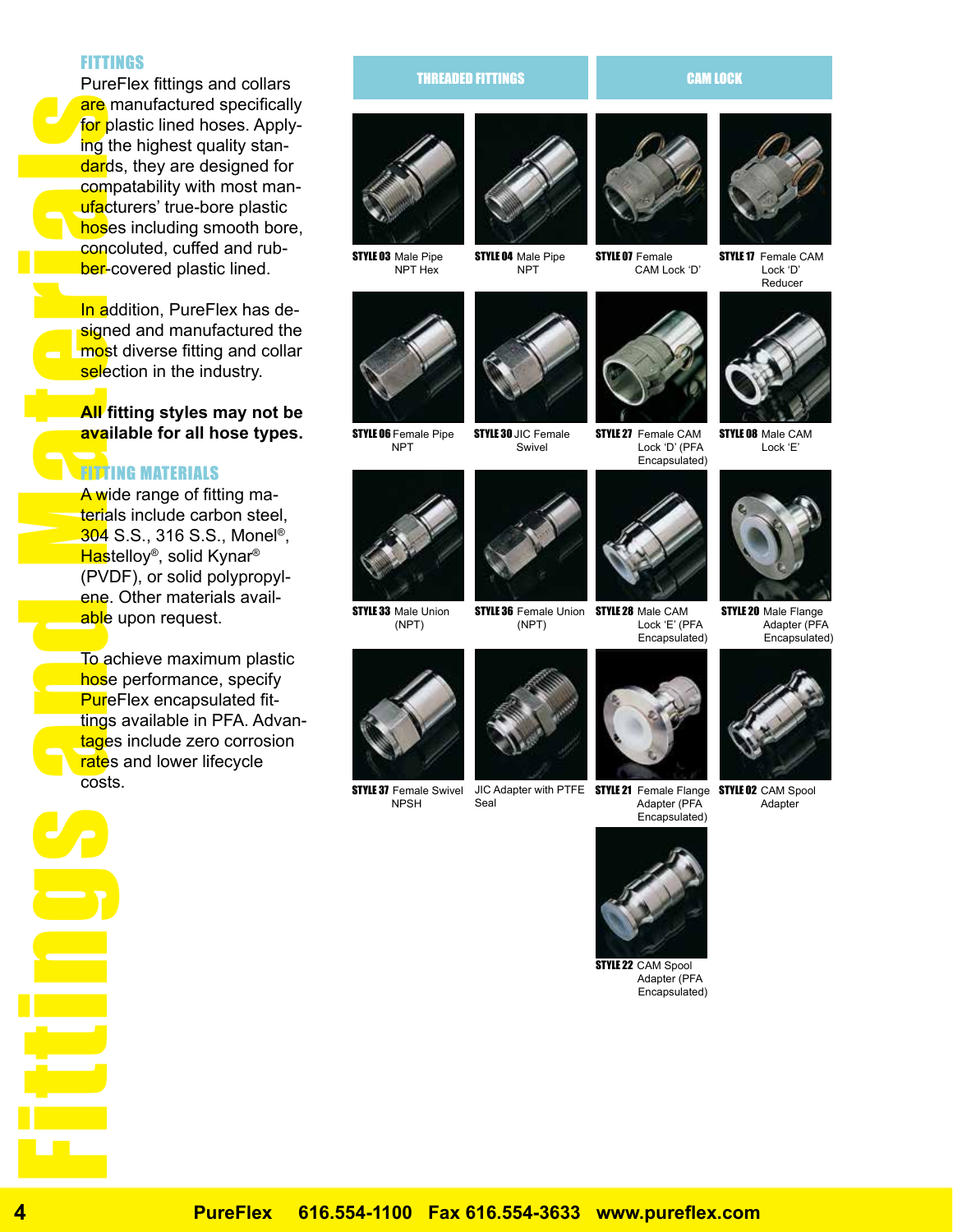#### COMPRESSION, **SPLICE, BUTTWELD SANITARY SANITARY FLANGES**<br>Splice, Buttweld





**STYLE 31** O-Ring Female **STYLE 40** Sanitary Swivel 'D'









**STYLE 40F Sanitary**  Flare Thru (FlexChem hose only)



STYLE 39 Compression Connector with Nut and Ferrule





**STYLE 45 Bevel Seat** Female



**STYLE 46 Bevel Seat** Male



**STYLE 05 Flange Retainer STYLE 15** P Series Flange Retainer



**STYLE 25 Flange Retainer**  (PFA Encapsulated)



**STYLE 29 Flare Thru**  Flange (UltraFlex hose only)



**STYLE 29F Flare Thru** Flange

# PUREFLEX "HIGH PERFORMANCE" FITTING BARB DESIGN

- Double-sided, patent pending barb design locks fittings securely into hose.
- Fitting barb height and an-• gles are tightly controlled to eliminate tearing and splitting of plastic hose during assembly, fabrication, and operation.
- Optimizes pressure and sealing capabilities.
- Eliminates: cold flowing of the liner around fittings; hose shifting in both directions; fitting blow off.
- Smooth transition between fitting and hose eliminates product entrapment.
- Easy-to-assemble collar and fitting "dog lock" design.

# TRI-LOC™ ULTIMATE BLOW OFF PREVENTION



shown above.



STYLE 18 Tube

Buttweld



**STYLE 41 Sanitary** Step-up

**STYLE 42 Sanitary Mini** 



**STYLE 44** Sanitary X Male CAM Adapter



**STYLE 11 Splice** 



**STYLE 49 I-Line Female** 

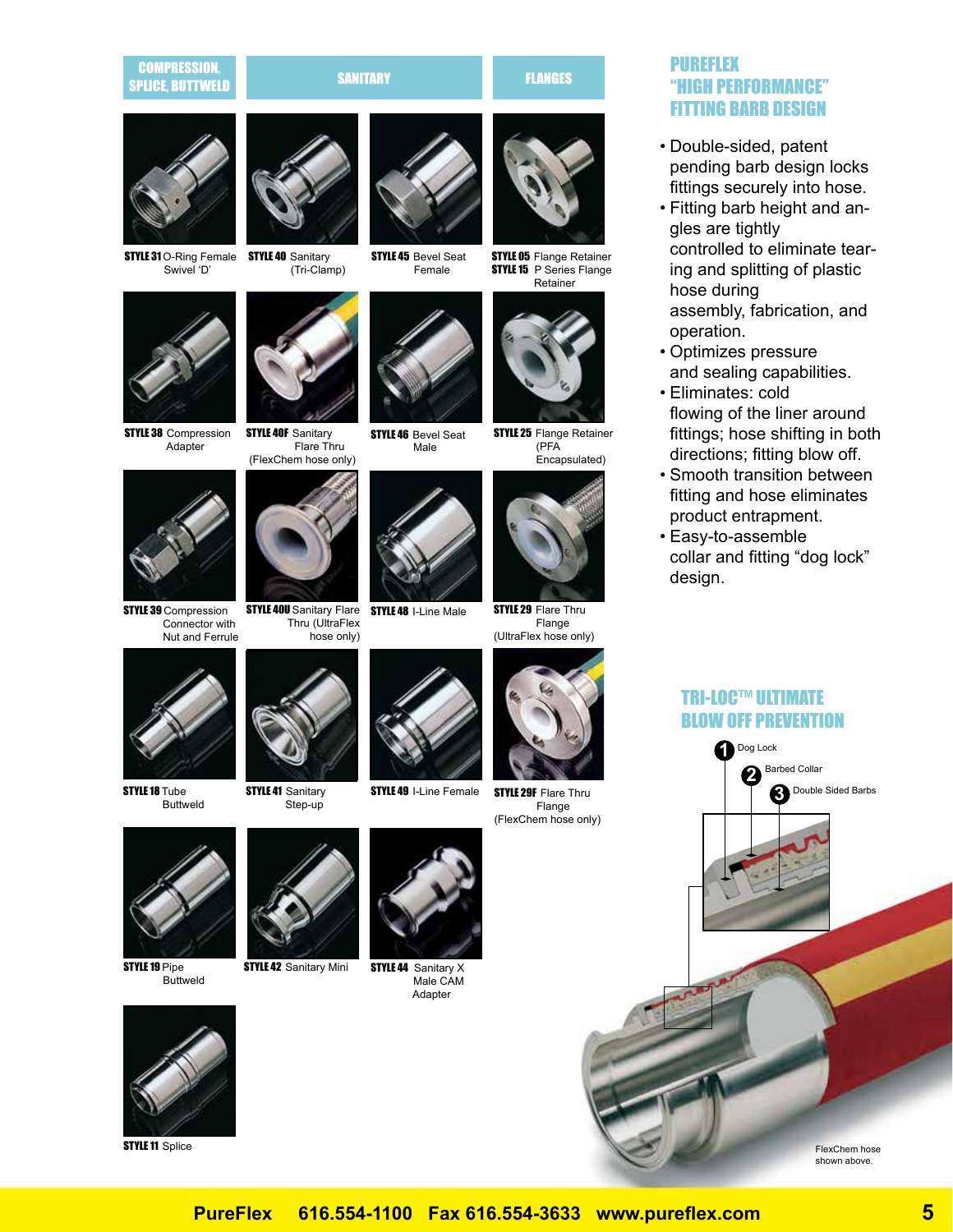

#### Step 1

- Determine Size
- $16 = 1"$
- $08 = 1/2"$  $12 = 3/4"$  $16 = 1"$  $20 = 1 - 1/4"$  $24 = 1 - 1/2"$  $32 - 2"$  $48 = 3"$ 64 = 4'  $96 = 6'$

#### Step 2

Ordering information

# Determine hose product code: G

#### FlexChem Color Code

G = Green (standard)  $Y = Gray$ W= Yellow  $B = Black$  $L =$ Blue A = Purple

#### Other colors available upon request.

Step 3

Determine Fitting Style of 1st End: 03 = Male NPT

Threaded 03 = Male pipe hex NPT 04 = Male pipe NPT 06 = Female pipe NPT 30 = JIC female swivel 33 = Male union (NPT) 36 = Female union (NPT) 37 = Female swivel NPSH **Flanges** 05 = Flange retainer 15 = Flange retainer P-series 25 = Enc. flange retainer 29F = Flare thru flange Camlock 07 = Female cam lock "D" 27 = Enc. Female cam lock "D"  $08$  = Male cam lock "E"  $28$  = Enc. male cam lock "F" Compression 31 = O-ring female swivel "D" 38 = Compression adapter 39 = Compression connector w/ nut & ferrule Buttweld 18 = Tube buttweld 19 = Pipe buttweld **Sanitary** 40 = Sanitary tri-clamp 40F = Sanitary flare thru 41 = Sanitary step-up 42 = Sanitary mini  $48 = 1$ -line male 49 = I-line female 45 = Bevel seat female 46 = Bevel seat male Step 4

# Determine Fitting Material: 6 = 316 S.S.

- $4 = 304$  S.S.
- $6 = 316$  S.S.
- C = Carbon Steel
- T = TFE encapsulated
- H = Hastelloy
- $M = Monel$
- $A =$  Alloy 20
- K = Kynar
- P = Polypropylene

#### Step 5 Determine Fitting

# Sytle of 2nd End: 30 = JIC

#### Threaded

03 = Male pipe hex NPT 04 = Male pipe NPT 06 = Female pipe NPT 30 = JIC female swivel 33 = Male union (NPT) 36 = Female union (NPT) 37 = Female swivel NPSH Flanges 05 = Flange retainer 15 = Flange retainer P-series 25 = Enc. flange retainer Camlock 07 = Female cam lock "D" 27 = Enc. female cam lock "D" 08 = Male cam lock "E"  $28$  = Enc. male cam lock "E" Compression 31 = O-ring female swivel "D" 38 = Compression adapter 39 = Compression connector w/nut & ferrule **Buttweld** 18 = Tube buttweld 19 = Pipe buttweld **Sanitary** 40 = Sanitary tri-clamp 40F = Sanitary flare thru 41 = Sanitary step-up 42 = Sanitary mini  $48 = 1$ -line male 49 = I-line female 45 = Bevel seat female 46= Bevel seat male

#### Step 6

# Determine Fitting Material: 6 = 316 S.S.

 $4 = 304$  S.S.  $6 = 316 S.S$ C = Carbon Steel T = TFE encapsulated H = Hastelloy  $M =$  Monel

- $A =$  Alloy 20
- $K =$  Kynar
- P = Polypropylene

# Step 7 Determine Flange Material: 0 = None

 $0 = None$ D = Ductile iron C = Carbon steel  $4 = 304$  S.S.  $6 = 316$  S.S. K= Kynar P = Polypropylene

# Step 8

Determine Overall Length of SmoothFlex hose in inches:  $$ 

Last digit in 1/8th in. increments.

## Step 9 Determine Options:  $0 =$  None

 $0 = None$ B = Conductive  $Z = 300#$  Flg L = Locking female cam S = Spring guard A = Armor guard F = Firesleeve P = Polyolefin  $T = TFE$  shrink

- $H = Hv$ palon
- N = Nylon scuff guard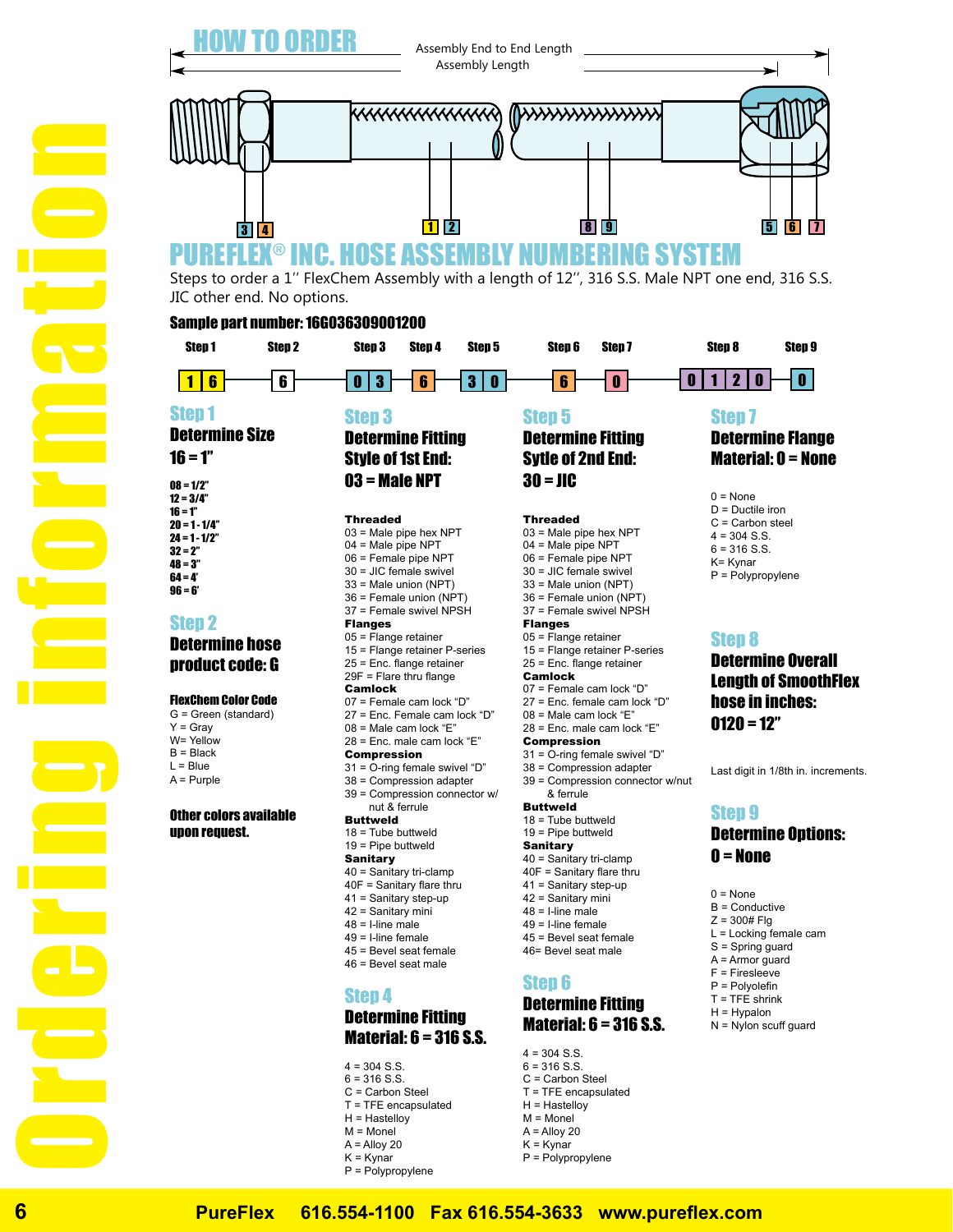

THE MOST ADVANCED FLUOROPOLYMER HOSE SYSTEM AVAILABLE

**Silicone** Ultra-Pure **Validated** Platinum cured Silicone hose & tubing.



PVC Crystal clear FDA approved hose and tubing.



**Heated Hoses Electrically** heat any PureFlex hose up to 450 °F.



**BlueLine Flexible** couplings, expansion joints and bellows.



**UltraFlex™** Ultra flexible heavy duty convoluted hose.



MultiFlex™ **Superior** flexibility for higher pressure applications.

MTH™ (Metal PTFE Lined Hose) Ultra flexible heavy duty convoluted hose.

























FlexChem® Rubber covered smooth

bore FEP lined hose.



**Industrial** grade, high quality low priced convoluted PFA hose.



PureSite™ Unbreakable translucent FEP sight gages.





TASK-LINE® **Gaskets** 



TASK-LINE® **Grounding Paddles** Pipe static dissipating paddles.

**PureFlex 616.554-1100 Fax 616.554-3633 www.pureflex.com 7**